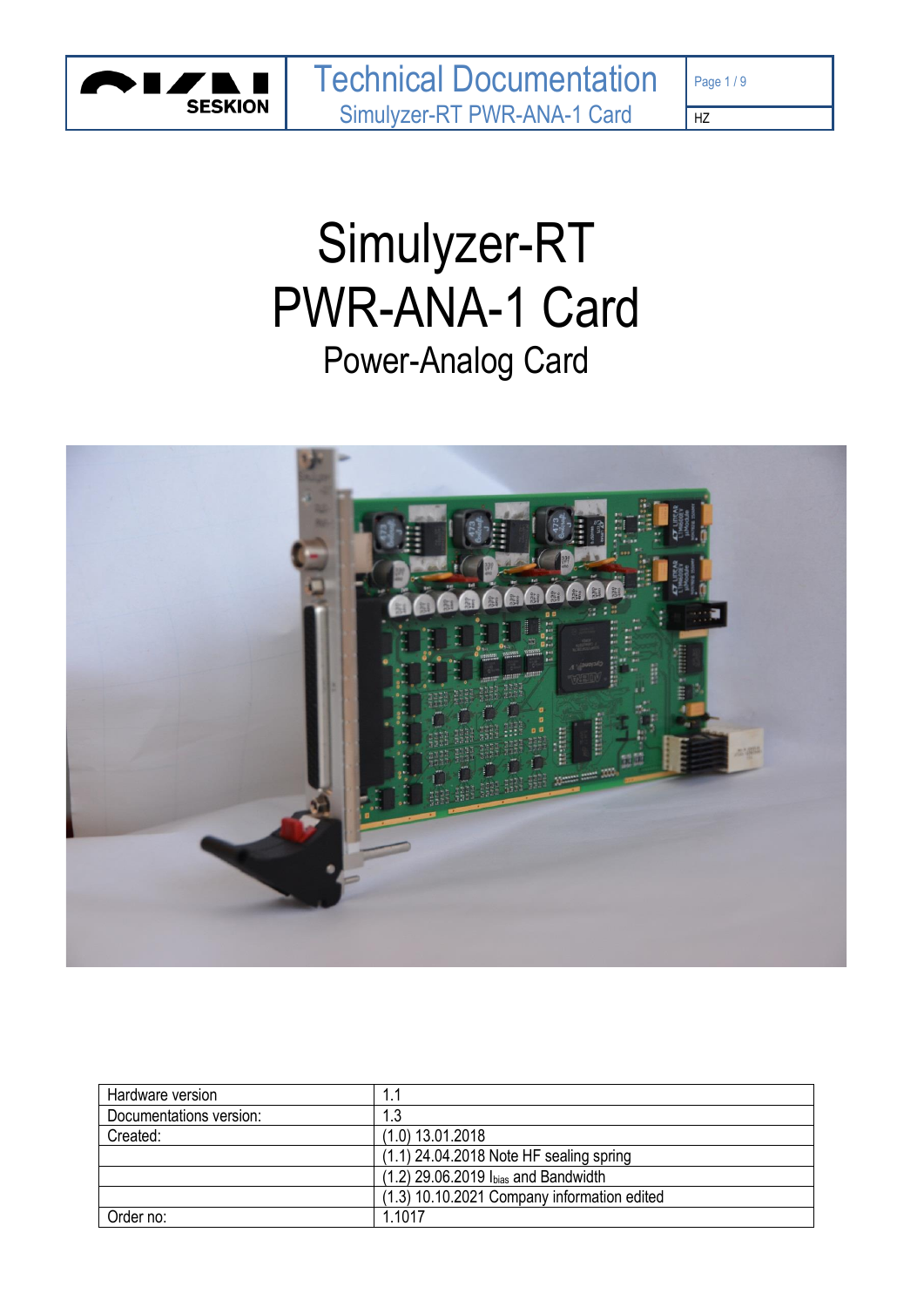

# Safety instructions

To avoid damages to persons and devices the following safety instructions have to be noticed!

- Only qualified personnel are allowed to handle this device!
- Before any handling within the device the current supply has to be switched off!
- During operation the device have to be positioned, that enough air condition is supplied and no small parts can get into the ventilation slots.
- In case of any trouble the system has to be switched de-energized!
- The declared environmental conditions and max. voltage ranges have to be observed!
- To warranty the device remove all dust and dirt in periodically intervals.
- Make sure that the ventilation slots are unobstructed!

# Intended Use:

**The Simulyzer-RT PWR-ANA-1 card is engineered to supply voltage for a Simulyzer-RT system with higher power need. The functionality of the PWR-ANA-1 card is to provide voltage and to measure sensor currents.** 

The device is only permitted to use for the intended use. Any other use results the deletion of the guarantee!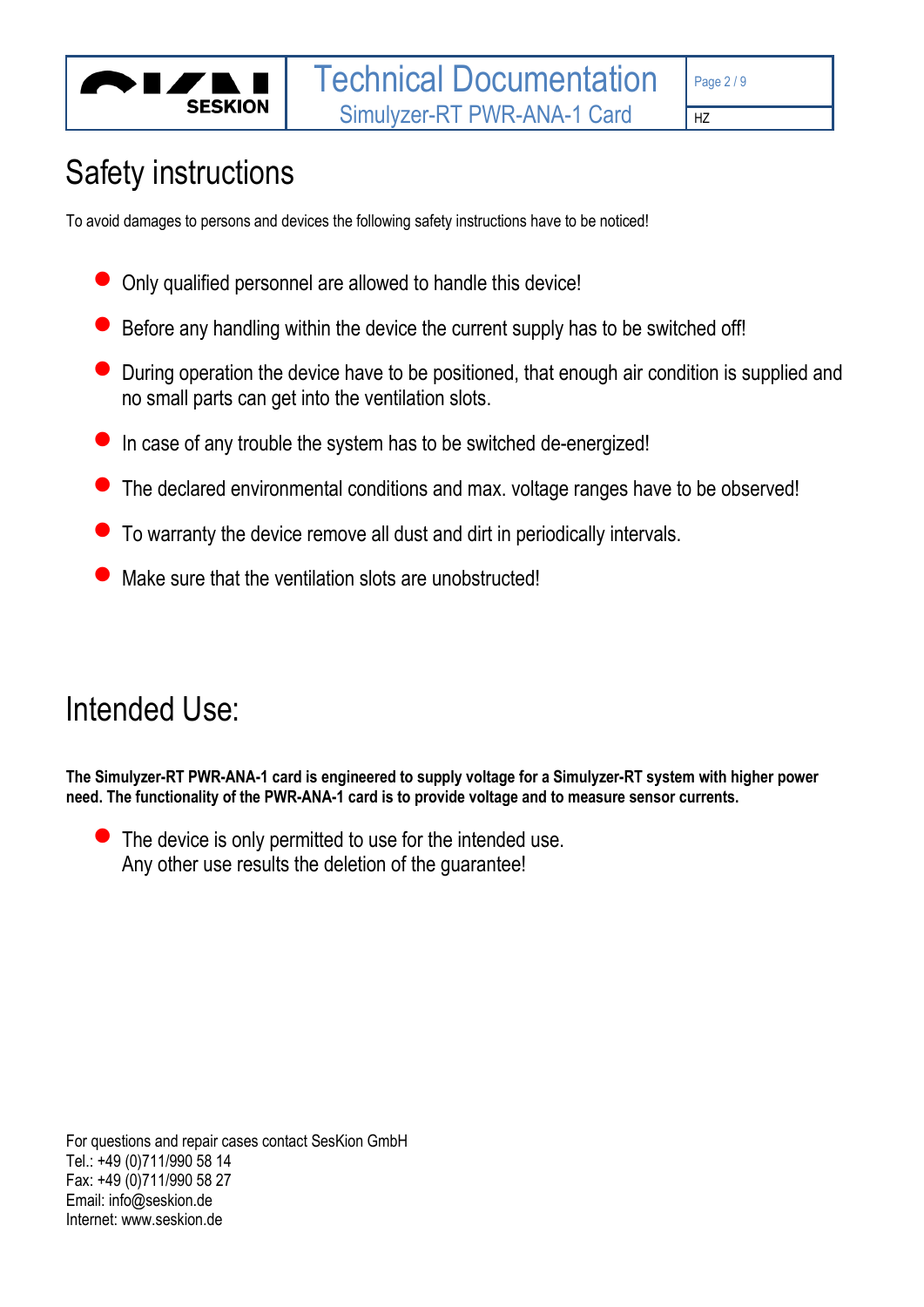

# <span id="page-2-0"></span>Table of contents

| 1 <sup>1</sup> |  |
|----------------|--|
| 2.             |  |
| 2.1.           |  |
| 2.2.           |  |
| 2.3.           |  |
| 2.4.           |  |
| 2.5.           |  |
| 2.6.           |  |
| 3 <sub>1</sub> |  |
| 4.             |  |
| 5.             |  |
| 6.             |  |
|                |  |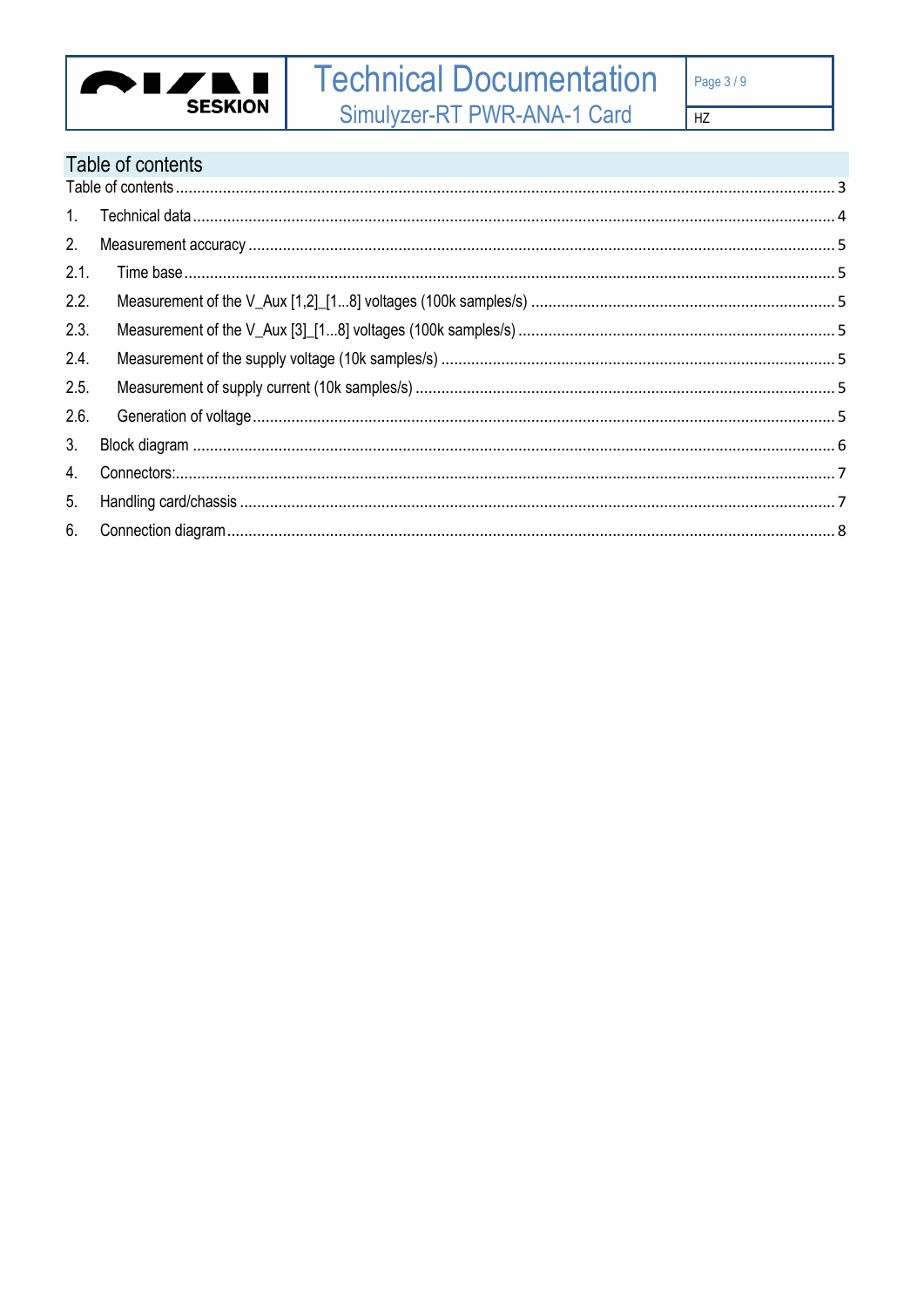

### <span id="page-3-0"></span>1. Technical data

|                                    | Symbol                                 | <b>Typ</b>                                         | Min                      | <b>Max</b> | <b>Note</b>      |
|------------------------------------|----------------------------------------|----------------------------------------------------|--------------------------|------------|------------------|
| Supply voltage                     | $U_{\text{Supp}}$                      | 12V                                                | 11.4V                    | 12.6 V     |                  |
| Current consumption                | <i>I</i> Supp                          | 350 mA                                             | $\overline{\phantom{0}}$ |            | Without sensoren |
| Supply and measurement of 2 supply |                                        | Possible BUS systems:                              |                          |            |                  |
| voltages for 8 sensors             |                                        | SPI-, LIN-, SENT-, CAN or I <sup>2</sup> C-sensors |                          |            |                  |
| Operating temperature:             | 32° F  104°F                           |                                                    |                          |            |                  |
| Rel. Humidity                      |                                        | Max. 85% not condensed                             |                          |            |                  |
| Weight                             | 170 <sub>q</sub>                       |                                                    |                          |            |                  |
| <b>Dimensions</b>                  | Euroformat 4 U                         |                                                    |                          |            |                  |
| Standard specifications            | EN 61326-1, EN 61000-6-2, EN 61000-6-3 |                                                    |                          |            |                  |

| <b>Characteristics and FPGA</b>                                    |                                                                                              |                                                                       |  |  |  |  |  |  |
|--------------------------------------------------------------------|----------------------------------------------------------------------------------------------|-----------------------------------------------------------------------|--|--|--|--|--|--|
| Supply voltage                                                     | 2 V  20 V adjustable, 1 A<br>External backward measurement of<br>8x2 supply voltages + 1xGND | 14 bit resolution<br>short-circuit proofed and thermic protected      |  |  |  |  |  |  |
| Supply current                                                     | 0 mA  150 mA measurable                                                                      | 14 bit resolution<br>Shunt of the supply current measurement: 0,1 Ohm |  |  |  |  |  |  |
| <b>PCI Express</b>                                                 | Protocol of PCIe 2.1                                                                         | Max. speed 2,5 GBit/s                                                 |  |  |  |  |  |  |
| Sample rate                                                        | Measurement V_Aux [13] [18]                                                                  | Max. 100k samples (10µs sample distance)                              |  |  |  |  |  |  |
|                                                                    | All other measurements                                                                       | Max. 10k samples (100µs sample distance)                              |  |  |  |  |  |  |
| Input-resistance                                                   | V_Aux [13]_[18]                                                                              | 100 kOhm                                                              |  |  |  |  |  |  |
| Input voltage range                                                | V_Aux [1,2]_[18]                                                                             | 0.5V                                                                  |  |  |  |  |  |  |
| Input voltage range                                                | $V_Aux [3] [18]$                                                                             | 0.25V                                                                 |  |  |  |  |  |  |
| $V_Aux [13] [18]$<br>Input bandwidth (-3dB)                        |                                                                                              | 25kHz                                                                 |  |  |  |  |  |  |
| 500MByte DDR3 RAM for NIOS µC, instantiable 32-Bit NIOS µC in FPGA |                                                                                              |                                                                       |  |  |  |  |  |  |
| ALTERA FPGA Cyclone V to realize protocols                         |                                                                                              |                                                                       |  |  |  |  |  |  |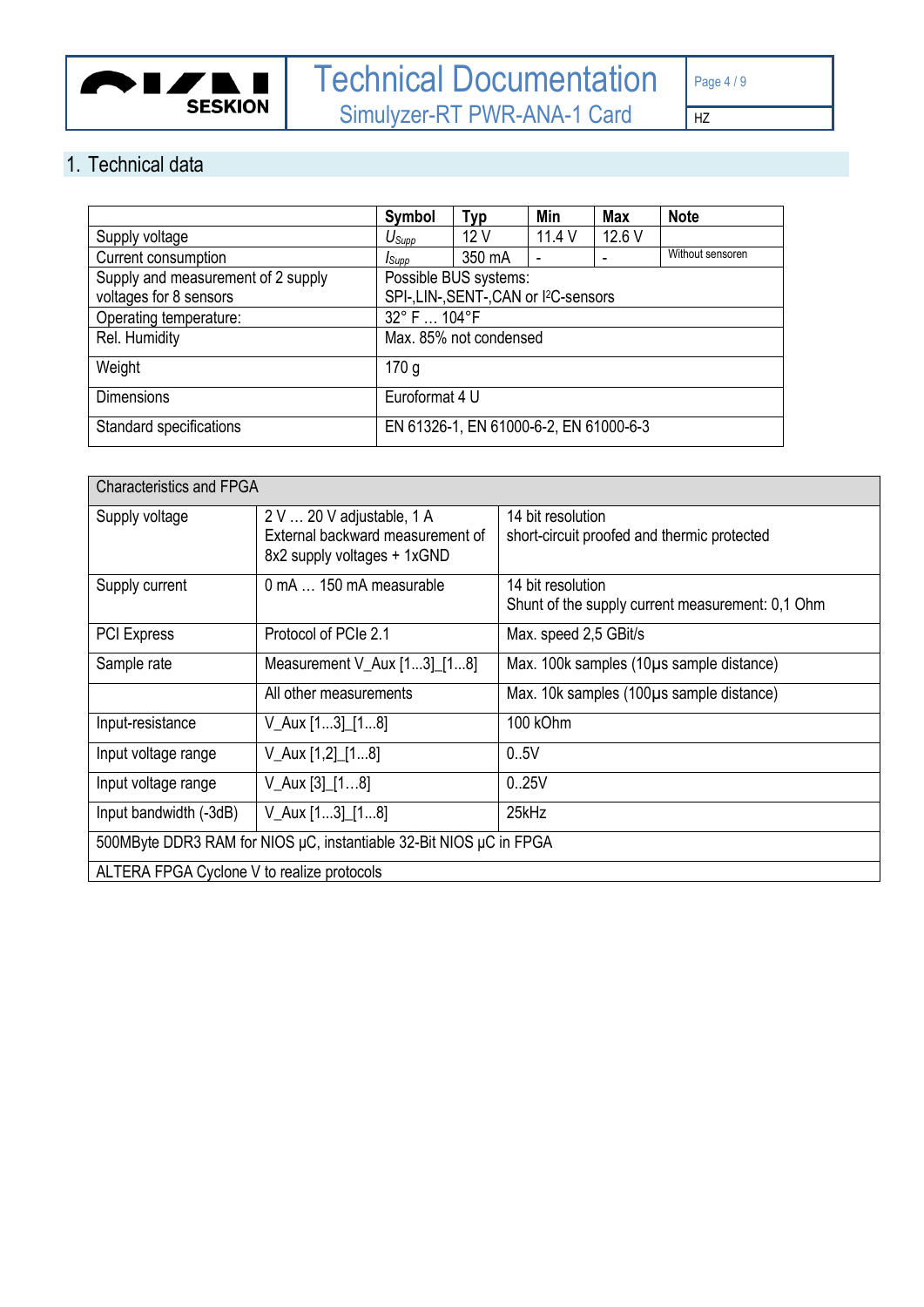

## <span id="page-4-0"></span>2. Measurement accuracy

#### <span id="page-4-1"></span>2.1. Time base

| Test conditions: Environmental temperature 20°C bis 26°C (68° to 79°F) |                                                                                |                   |      |      |          |   |  |  |
|------------------------------------------------------------------------|--------------------------------------------------------------------------------|-------------------|------|------|----------|---|--|--|
| <b>Num</b>                                                             | <b>Max</b><br>Unit<br><b>Note</b><br>Typ<br><b>Symbol</b><br><b>Evaluation</b> |                   |      |      |          |   |  |  |
|                                                                        | Accuracy time base                                                             | $\Delta f/f$      | ±30  | ±50  | ppm      | - |  |  |
| ◠                                                                      | Aging time base                                                                | $\Delta f/f_A$    | ±5   |      | ppm/year | - |  |  |
| ◠<br>J                                                                 | Temperature drift of the time base                                             | $\Delta f/f_\tau$ | ±0.3 | ±0.7 | ppm/K    | - |  |  |

### <span id="page-4-2"></span>2.2. Measurement of the V\_Aux [1,2]\_[1...8] voltages (100k samples/s)

| Test conditions: Environmental temperature 20°C bis 26°C (68° to 79°F) |                                    |               |             |            |                  |                  |  |
|------------------------------------------------------------------------|------------------------------------|---------------|-------------|------------|------------------|------------------|--|
| <b>Num</b>                                                             | <b>Evaluation</b>                  | <b>Symbol</b> | Typ         | <b>Max</b> | <b>Unit</b>      | <b>Note</b>      |  |
|                                                                        | Input Bias Current                 | ΙR            | 0.4<br>0.7  |            | uA               |                  |  |
| 13                                                                     | Accuracy of the measured voltage   | $U_{mea}$     | ±0.075      | ±0.1       | $%$ of scfin 5 V | Range 0.1V 4.9V  |  |
| 14                                                                     | Aging of the measured voltage      | $U_{A-mea}$   | ±0.025      |            | %/vear           | Range 0.1V  4.9V |  |
| 15                                                                     | Resolution of the measured voltage |               | 14          |            | Bit              | 016383           |  |
|                                                                        |                                    |               | 0.305175781 |            | mV/LSB           |                  |  |

#### <span id="page-4-3"></span>2.3. Measurement of the V\_Aux [3]\_[1...8] voltages (100k samples/s)

| Test conditions: Environmental temperature 20°C bis 26°C (68° to 79°F) |                                    |               |                 |            |                    |                  |  |
|------------------------------------------------------------------------|------------------------------------|---------------|-----------------|------------|--------------------|------------------|--|
| <b>Num</b>                                                             | <b>Evaluation</b>                  | <b>Symbol</b> | T <sub>VP</sub> | <b>Max</b> | Unit               | <b>Note</b>      |  |
|                                                                        | Input Bias Current                 | <b>I</b> B    | 0.16<br>0.29    |            | μA                 |                  |  |
| 16                                                                     | Accuracy of the measured voltage   | $U_{mea}$     | ±0.075          | ±0.1       | $\%$ of scfin 25 V | Range 0.5V 24.5V |  |
| 17                                                                     | Aging of the measured voltage      | $U_{A-mea}$   | ±0.025          |            | %/vear             | Range 0.5V 24.5V |  |
| 18                                                                     | Resolution of the measured voltage |               | 14              |            | Bit                | 016383           |  |
|                                                                        |                                    |               | 1.5258789       |            | mV/LSB             |                  |  |

#### <span id="page-4-4"></span>2.4. Measurement of the supply voltage (10k samples/s)

| Test conditions: Environmental temperature 20°C bis 26°C (68° to 79°F) |                                                                         |             |        |        |                    |               |  |  |
|------------------------------------------------------------------------|-------------------------------------------------------------------------|-------------|--------|--------|--------------------|---------------|--|--|
| <b>Num</b>                                                             | Unit<br><b>Note</b><br>Symbol<br><b>Max</b><br><b>Evaluation</b><br>⊤ур |             |        |        |                    |               |  |  |
|                                                                        | Accuracy of the measured voltage                                        | $U_{mea}$   | ±0.075 | ±0.1   | $\%$ of scfin 20 V | Range 1V  18V |  |  |
|                                                                        | Aging of the measured voltage                                           | $U_{A-mea}$ |        | ±0.025 | %/vear             | Range 1V  18V |  |  |
|                                                                        | Resolution of the measured voltage                                      |             | 14     |        | Bit                | 016383        |  |  |
|                                                                        |                                                                         |             | 1.22   |        | mV/LSB             |               |  |  |

#### <span id="page-4-5"></span>2.5. Measurement of supply current (10k samples/s)

|            | Test conditions: Environmental temperature 20°C bis 26°C (68° to 79°F) |        |         |            |                                    |                     |  |  |
|------------|------------------------------------------------------------------------|--------|---------|------------|------------------------------------|---------------------|--|--|
| <b>Num</b> | <b>Evaluation</b>                                                      | Symbol | Typ     | <b>Max</b> | Unit                               | <b>Note</b>         |  |  |
|            | Accuracy of the measured current                                       | Imea   | ±0.1    | ±0.15      | $%$ of scfin<br>180 <sub>m</sub> A | Range<br>2mA  100mA |  |  |
|            | Aging of the measured current                                          | IA-mea |         | ±0.05      | % of scfin / year                  | Range<br>2mA  100mA |  |  |
| 9          | Resolution of the measured current                                     |        | 14      |            | Bit                                | 016383              |  |  |
|            |                                                                        |        | 9.15527 |            | µA/LSB                             |                     |  |  |

#### <span id="page-4-6"></span>2.6. Generation of voltage

| Test conditions: Environmental temperature 20°C bis 26°C (68° to 79°F) |                                                  |             |             |             |                               |             |  |
|------------------------------------------------------------------------|--------------------------------------------------|-------------|-------------|-------------|-------------------------------|-------------|--|
| <b>Num</b>                                                             | <b>Evaluation</b><br>Symbol<br>Typ<br><b>Max</b> |             | <b>Unit</b> | <b>Note</b> |                               |             |  |
| 10                                                                     | Accuracy of the generated voltage                | $U_{mea}$   | ±0.3        | ±0.4        | $\%$ of scfin 20V             | Range 2V18V |  |
| 11                                                                     | Aging of the generated voltage                   | $U_{A-mea}$ |             | ±0.1        | $\%$ of scfin . 20V /<br>Jahr | Range 2V18V |  |
| 12                                                                     | Resolution of the generated voltage              |             | 14          |             | Bit                           | 016383      |  |
|                                                                        |                                                  |             | 0.30517578  |             | mV/LSB                        |             |  |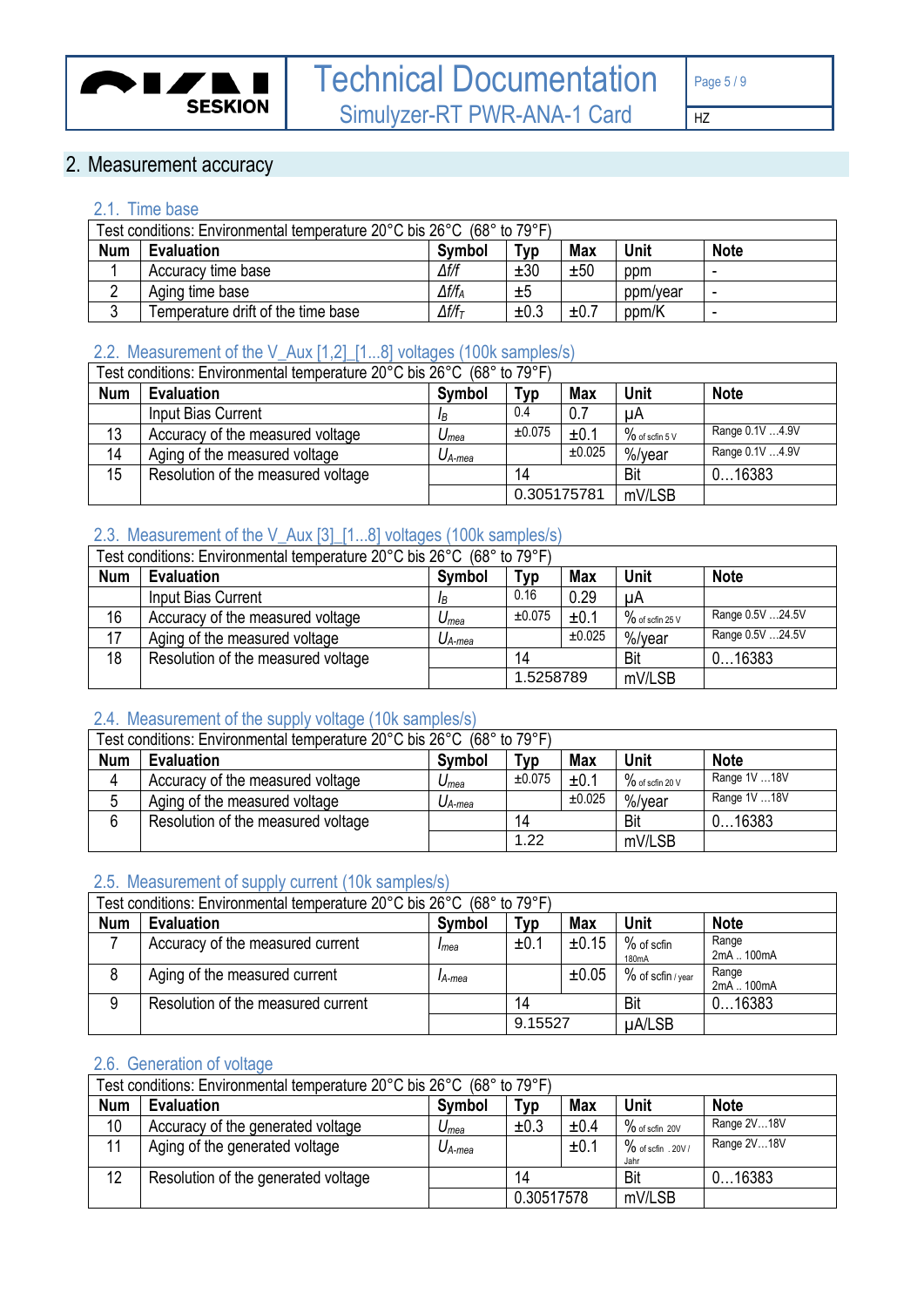

#### <span id="page-5-0"></span>3. Block diagram



The PWR-ANA-1 card generates two turn-off voltages (Suppl\_Dig\_n und Suppl\_Ana\_n), which each supplies 2 V to 20 V/1 A. This voltages provide the 8 interfaces and can be switched on/off individually.

Additonal the voltages can be switched off to enable the injection of external supply voltages. For each sensor there are 3 additional analog inputs for measurement of the analog outputs of the sensors. The backward measurement of the GND potential of the sensor intake card is done by a further analog input, common for all sensors.

Recording of the measurement values is done with a time stamp, clocked synchronousley with the common 100 MHz clock of the bus. The synchronization of the time stamp start is done parallel to all periphery cards.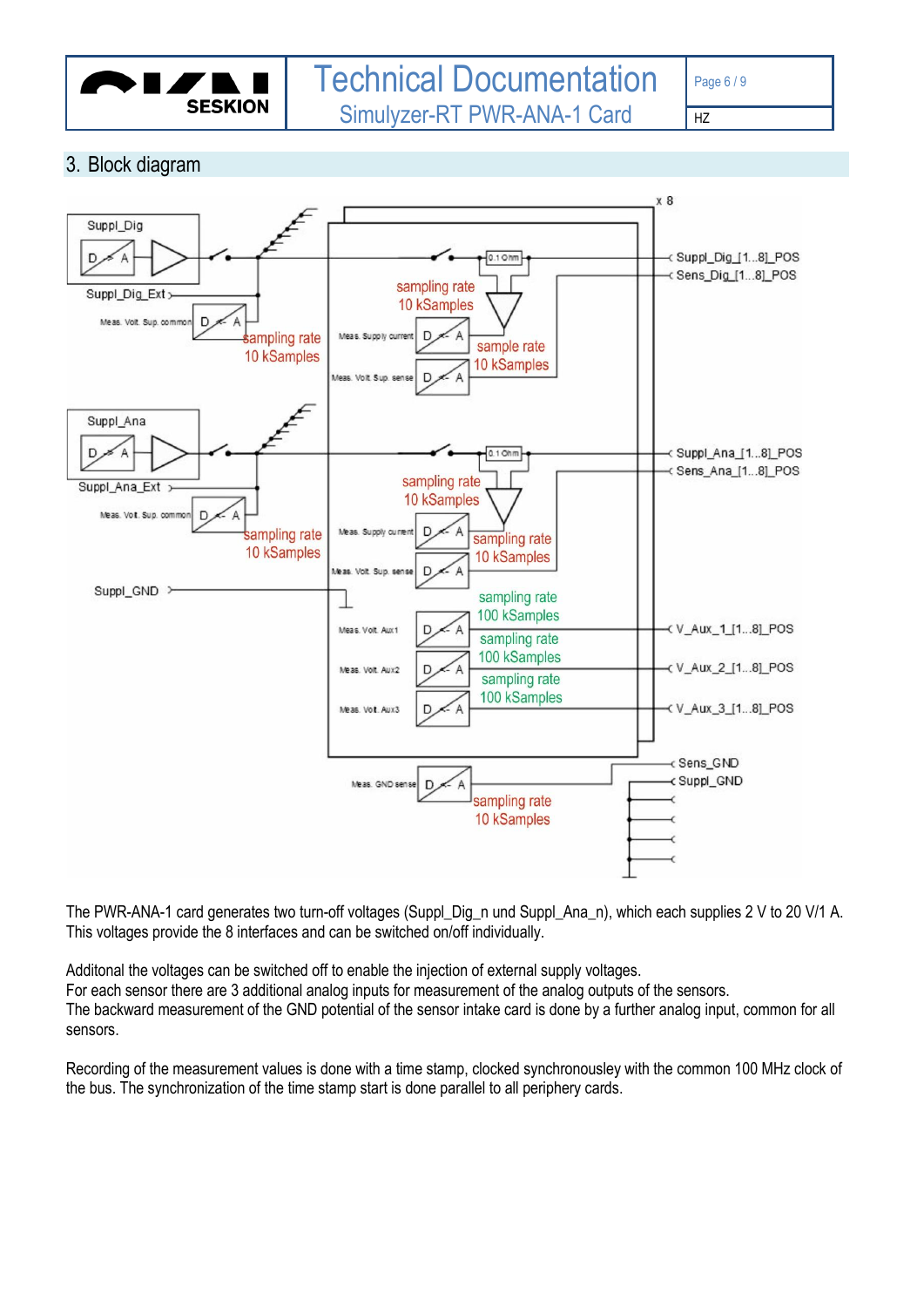

#### <span id="page-6-0"></span>4. Connectors:

| $\bullet$ | Connector to the bus: | 1 PCIe Lane to CPU-1<br>Current supply 12C                         |
|-----------|-----------------------|--------------------------------------------------------------------|
|           |                       | parallel to all cards for synchronization                          |
| $\bullet$ | Connectors front:     | HD D-Sub 62 Pin female connector with periphery                    |
|           |                       | 7 Pin each sensor interface:                                       |
|           |                       | Suppl_n_out, Suppl_n_in, 3 x Aux_in.n, GND-in, 5x1Pin GND (common) |

4-pol. LEMO-female connector to inject external power supply



#### <span id="page-6-1"></span>5. Handling card/chassis

Pay attention that the ejection lever of the plug-in card is arrested correctly. Only the correct position guarantees a justly connection of the bus system and the power supply!



No electrical contact

No electrical contact

Electrical contact quaranteed



The forcible insertion of the card with displaced HF-sealing spring will demage them. As a result of that HF energy emission will be increased!

Only with intact HF-sealing spring we guarantee that the whole system confirms to the EMC guidelines.

**HF-sealing spring**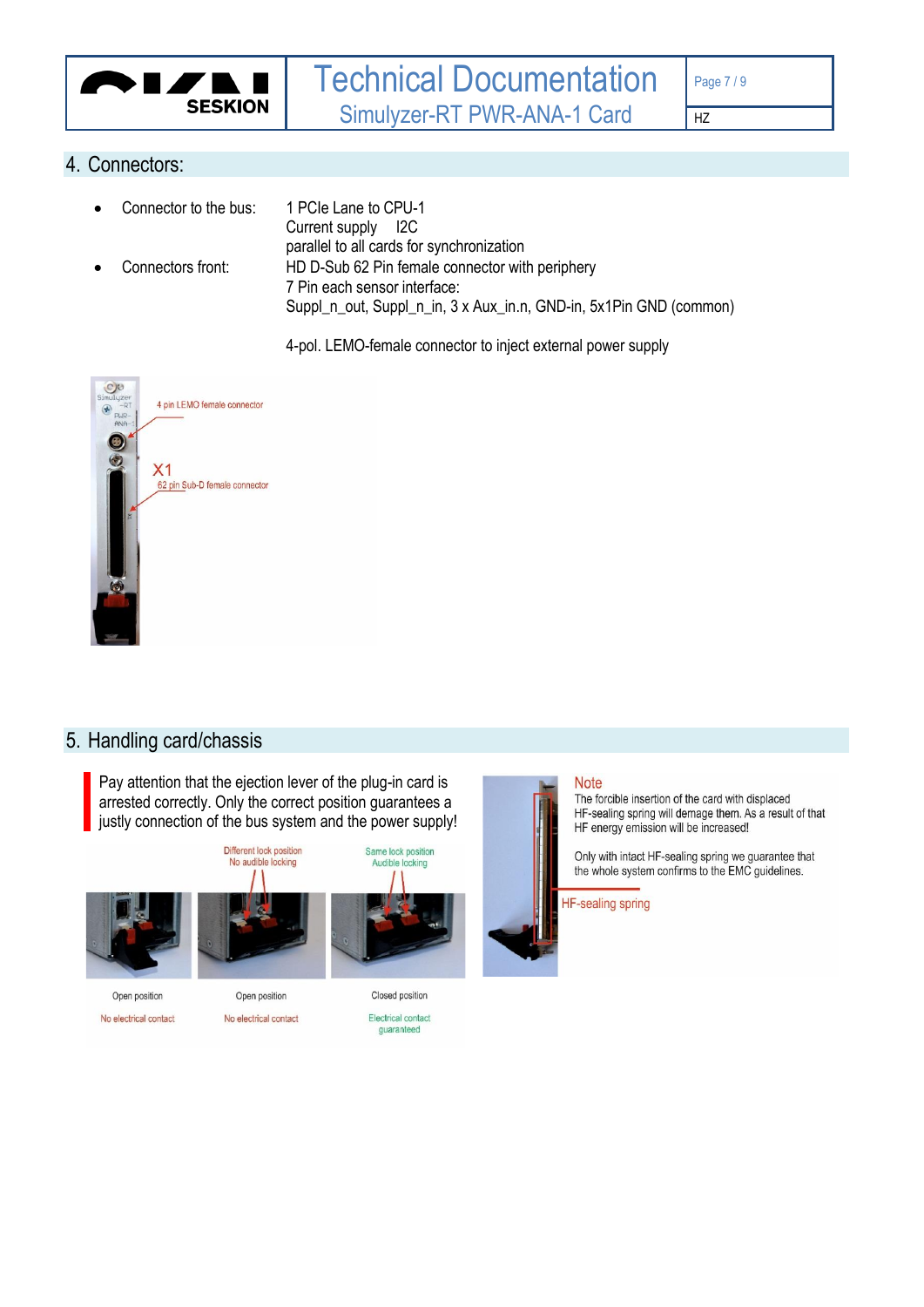

<span id="page-7-0"></span>6. Connection diagram

# **62 pol. Sub-D-female connector X1**

| Pin     | <b>Name</b>     | Interface      | <b>Comment</b>                    | Pin     | <b>Name</b>     | Interface      | Comment                              |
|---------|-----------------|----------------|-----------------------------------|---------|-----------------|----------------|--------------------------------------|
| $X1-2$  | Suppl_Dig_out.1 |                | Supply voltage output 1 (dig)     | $X1-14$ | Suppl_Dig_out.6 |                | Supply voltage output 1<br>(diq)     |
| $X1-3$  | Suppl_Ana_out.1 |                | Supply voltage output 1 (ana)     | $X1-15$ | Suppl_Ana_out.6 |                | Supply voltage output 1<br>(ana)     |
|         |                 |                |                                   |         |                 |                | Supply voltage sens                  |
| $X1-23$ | Sens_Dig_in.1   | 1              | Supply voltage sens Input 1 (dig) | $X1-35$ | Sens_Dig_in.6   | 6              | Input 1 (dig)<br>Supply voltage sens |
| $X1-24$ | Sens_Ana_in.1   |                | Supply voltage sens Input 1(ana)  | $X1-36$ | Sens_Ana_in.6   |                | Input 1(ana)                         |
| $X1-22$ | V_Aux1_in.1     |                | Aux analog input 1_1              | $X1-55$ | V_Aux1_in.6     |                | Aux analog input 1_1                 |
| $X1-43$ | V_Aux2_in.1     |                | Aux analog input 2_1              | X1-56   | V_Aux2_in.6     |                | Aux analog input 2_1                 |
| $X1-44$ | V_Aux3_in.1     |                | Aux analog input 3_1              | $X1-57$ | V_Aux3_in.6     |                | Aux analog input 3_1                 |
| $X1-4$  | Suppl_Dig_out.2 |                | Supply voltage output 2 (dig)     | $X1-17$ | Suppl_Dig_out.7 |                |                                      |
| $X1-5$  | Suppl_Ana_out.2 |                | Supply voltage output 2 (ana)     | $X1-18$ | Suppl_Ana_out.7 |                |                                      |
| $X1-25$ | Sens_Dig_in.2   |                | Supply voltage sens Input 2 (dig) | $X1-38$ | Sens_Dig_in.7   |                |                                      |
| $X1-26$ | Sens_Ana_in.2   | $\overline{2}$ | Supply voltage sens Input 2(ana)  | $X1-39$ | Sens_Ana_in.7   | $\overline{7}$ |                                      |
| $X1-45$ | V_Aux1_in.2     |                | Aux analog input 1_2              | $X1-37$ | V_Aux1_in.7     |                |                                      |
| $X1-46$ | V_Aux2_in.2     |                | Aux analog input 2_2              | $X1-58$ | V_Aux2_in.7     |                |                                      |
| $X1-47$ | V_Aux3_in.2     |                | Aux analog input 3_2              | X1-59   | V_Aux3_in.7     |                |                                      |
| $X1-7$  | Suppl_Dig_out.3 |                | Supply voltage output 3 (dig)     | $X1-19$ | Suppl_Dig_out.8 |                |                                      |
| $X1-8$  | Suppl_Ana_out.3 |                | Supply voltage output 3 (ana)     | $X1-20$ | Suppl_Ana_out.8 |                |                                      |
| $X1-28$ | Sens_Dig_in.3   |                | Supply voltage sens Input 3 (dig) | $X1-40$ | Sens_Dig_in.8   |                |                                      |
| $X1-29$ | Sens_Ana_in.3   | $\mathfrak{Z}$ | Supply voltage sens Input 3(ana)  | $X1-41$ | Sens_Ana_in.8   | 8              |                                      |
| $X1-27$ | V_Aux1_in.3     |                | Aux analog input 1_3              | X1-60   | V_Aux1_in.8     |                |                                      |
| $X1-48$ | V_Aux2_in.3     |                | Aux analog input 2_3              | $X1-61$ | V_Aux2_in.8     |                |                                      |
| X1-49   | V_Aux3_in.3     |                | Aux analog input 3_3              | X1-62   | V_Aux3_in.8     |                |                                      |
| $X1-9$  | Suppl_Dig_out.4 |                | Supply voltage output 4 (dig)     | $X1-1$  | <b>GND</b>      |                | Common GND                           |
| $X1-10$ | Suppl_Ana_out.4 |                | Supply voltage output 4 (ana)     | $X1-6$  | <b>GND</b>      |                |                                      |
| $X1-30$ | Sens_Dig_in.4   |                | Supply voltage sens Input 4 (dig) | $X1-11$ | <b>GND</b>      |                |                                      |
| $X1-31$ | Sens_Ana_in.4   | 4              | Supply voltage sens Input 4 (ana) | $X1-16$ | <b>GND</b>      |                |                                      |
| X1-50   | V_Aux1_in.4     |                | Aux analog input 1_4              | $X1-21$ | <b>GND</b>      |                |                                      |
| $X1-51$ | V_Aux2_in.4     |                | Aux analog input 2_4              | $X1-42$ | Sens_GND_in     |                | GND sens input                       |
| X1-52   | V_Aux3_in.4     |                | Aux analog input 3_4              |         |                 |                |                                      |
| $X1-12$ | Suppl_Dig_out.5 |                | Supply voltage output 5 (dig)     |         |                 |                |                                      |
| $X1-13$ | Suppl_Ana_out.5 |                | Supply voltage output 5 (ana)     |         |                 |                |                                      |
| $X1-33$ | Sens_Dig_in.5   |                | Supply voltage sens Input 5 (dig) |         |                 |                |                                      |
| $X1-34$ | Sens_Ana_in.5   | 5              | Supply voltage sens Input 5 (ana) |         |                 |                |                                      |
| $X1-32$ | V_Aux1_in.5     |                | Aux analog input 1_5              |         |                 |                |                                      |
| $X1-53$ | V_Aux2_in.5     |                | Aux analog input 2_5              |         |                 |                |                                      |
| $X1-54$ | V_Aux3_in.5     |                | Aux analog input 3_5              |         |                 |                |                                      |